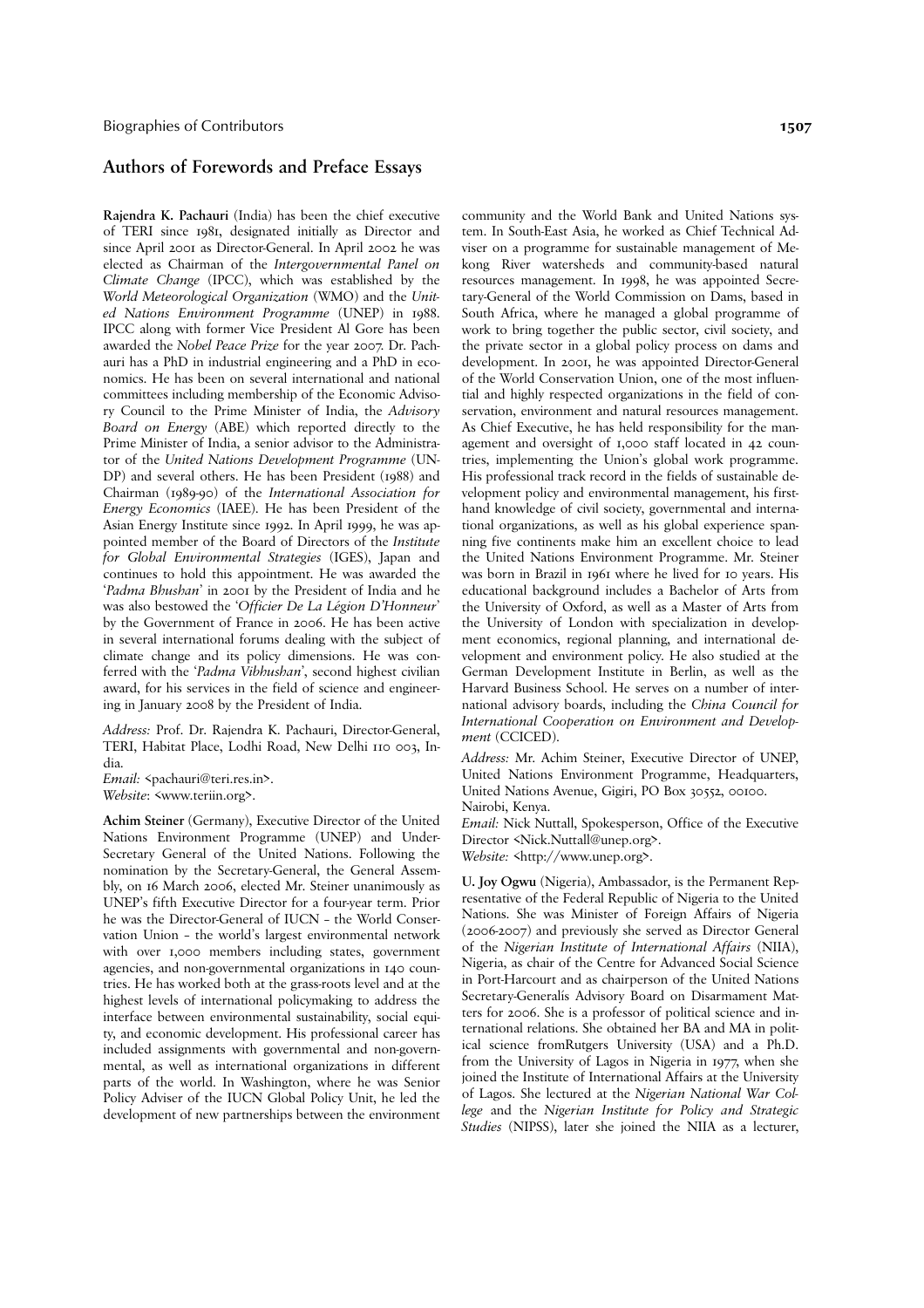headed the research department on international politics before she became Director General of the NIIA. In her studies she focused on Latin America and on possibilities of a South-South relationship between Sub-Saharan Africa and Latin America. In her activities in the government as a member of the *Presidential Advisory Council on International Relations* she influenced the relationship of Nigeria with South America and she initiated the *United Nations Educational Social and Cultural Organization* (UNESCO) funded programme for teaching human rights in Nigerian schools. Her publications include: (Ed.): *Nigerian Foreign Policy: Alternative Futures* (Macmillan 1986); (Ed.): *Nigeriaís International Economic Relation*; *Dimensions of Dependence and Change* (1988, rev. 2005; *The Economic Diplomacy of the Nigerian State* (1992, 2001); *The Nigerian Navy and the South Atlantic* (1995); (Ed.): *New Horizons for Nigeria in World Affairs* (2005). She has published extensively in scholarly journals and books and lectured on South-South and Latin Americaís foreign relations. Several publications appeared in Portuguese, Spanish, French and Croatian.*s* 

*Address*: Her Excellency Amb. Prof. Dr. Joy Ogwu, Permanent Mission of the Federal Republic of Nigeria to the United Nations, 828 Second Avenue, New York, NY 10017, USA.

*E-mail*: <ujogwu@aol.com>. *Website*: <http://www.un.int/nigeria/>.

**Stavros Dimas** (Greece) has been European Commissioner for the Environment since November 2004 and from March 2004 – October 2004 he was European Commissioner for Employment and Social Affairs**.** Stavros C. Dimas has studied law and economics at the University of Athens in Greece and at New York University in the USA and has worked as a lawyer for the legal department of the *International Finance Corporation* (IFC) a branch of the World Bank (1970-1975) and Sullivan & Cromwell, a Wall Street law firm (1969-1970), and from 1975-1977 he was Deputy Governor of the Hellenic Industrial Development Bank. He has been elected to the Greek Parliament ten consecutive times since 1977-2004 representing the party of New Democracy and has held leading posts in Greek politics, among them as member of the negotiating committee for the accession of Greece to the EEC (1977); Deputy Minister of Economic Coordination (1977-1980); Minister of Trade (1980-1981); Parliamentary spokesperson for New Democracy (1985-1989); Minister of Agriculture (1989-1990); Minister of Industry, Energy and Technology (1990-1991); Secretary General of New Democracy (1995-2000); senior member of the Political Analysis Steering Committee of New Democracy (2000-2003); head of the New Democracy delegation, Council of Europe (2000-2004).

*Address:* European Commissioner Stavros Dimas, European Commission, DG Environment, Cabinet of the Commissioner, B-1049 Brussels, Belgium.

*Email:* <stavros.dimas@ec.europa.eu>.

*Website:* <http://ec.europa.eu/commission\_barroso/dimas/ index\_en.htm>.

**1508** Authors of Forewords and Preface Essays

**Luc Gnacadja** (Benin) is the Executive Secretary of the United Nations Convention to Combat Desertification (UNCCD). He is an architect by profession, having graduated from the African School of Architecture and Urbanism in Lome. He is also the successful CEO of a consultancy firm and an accomplished manager, honing his skills at the Harvard University Kennedy School of Government and the World Bank Training Institute. He was Minister of Environment, Housing and Urban Development of Benin (1999- 2005). He gained first hand knowledge of the UNCCD process over several years as head of delegation to the Conference of the Parties to the UNCCD. He was also head of delegation to the Conference of the Parties to the *United Nations Convention on Climate Change* (UNFCC) and the *Convention on Biological Diversity* (CBD). His pronounced leadership qualities enabled him at the national level to initiate and build synergies between the Rio conventions, in conjunction with the National Commission on Sustainable Development. He has served as chairman of several international ministerial conferences, meetings and workshops related to the environment, urban and regional development, and sustainable development, including the African Ministers Conference on Environment and the Commission on Sustainable Development. In March 2003 Mr. Gnacadja was honoured with the "2002 Green Award" in Washington by the World Bank.

*Address***:** Mr. Luc Gnacadja, Executive Secretary of the United Nations Convention to Combat Desertification (UNCCD), UNCCD Secretariat, P.O. Box 260129, D-53153 Bonn, Germany.

*Email***:** <secretariat@unccd.int>.

*Website***:** <http://www.unccd.int/main.php>.

**Sálvano Briceño** (Venezuela): Ph.D. (University of Paris II (Panthéon-Sorbonne), Paris, France). Sálvano Briceño was appointed the director of the secretariat of the *International Strategy for Disaster Reduction* (UN/ISDR) in June 2001. His career spans over several decades and has focused on the management of environmental and sustainable development programmes at the United Nations, the *World Conservation Union* (IUCN) and the government of Venezuela. Prior to joining UN/ISDR, Mr. Briceño was the coordinator of the BIOTRADE and GHG Emissions Trading Initiatives of the *UN Conference on Trade and Development* (UNCTAD), Geneva (1999-2001). Before that, he was deputy executive secretary of the *UN Convention to Combat Desertification* (UNCCD) secretariat (1996-1999), following several years as the coordinator of Intergovernmental and Institutional Support of the *UN Framework Convention on Climate Change* (UNFCCC) where he was responsible for assisting the Executive Secretary with management, legal, information support, external relations and interagency relations of the organization (1991-1996). Further UN experience includes five years with UNEP's Caribbean Environment Programme at Kingston, Jamaica, where he collaborated closely with the Pan-Caribbean Disaster Preparedness and Prevention Programme (1987-1991). Earlier in his career, Mr. Briceño joined the *World Conservation Union* (IUCN) as the executive officer of IUCN's Commission on Education, where he focused on environ